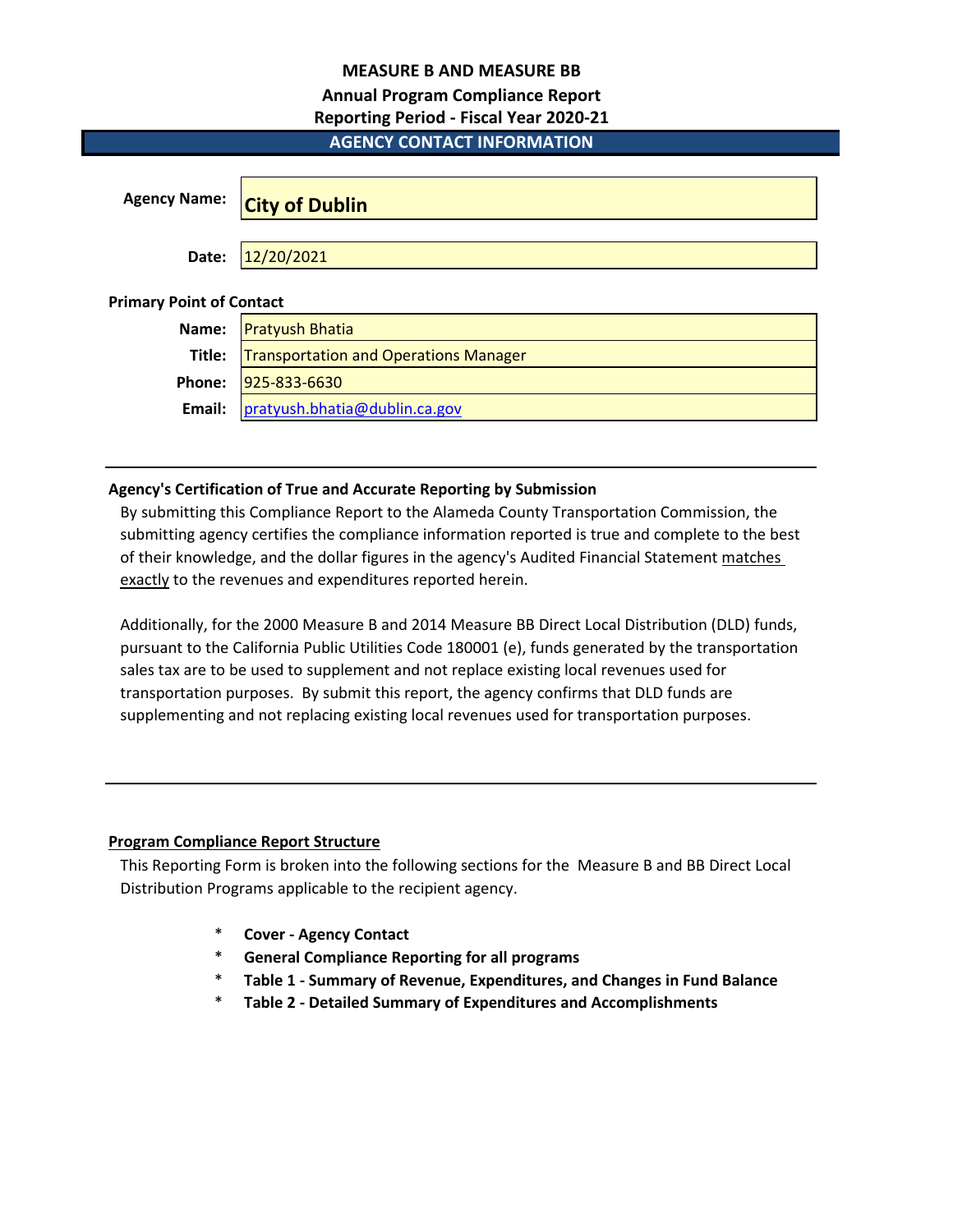#### **MEASURE B AND MEASURE BB**

**Annual Program Compliance Report**

## **TABLE 1: SUMMARY OF REVENUE, EXPENDITURES, AND CHANGES IN FUND BALANCE**

*DIRECTIONS: Complete the sections below based on the Measure B and BB Audited Financial Statements, for the applicable DLD programs for your agency. Values must match financial statements and total reported expenditures on Table 2.* 

### **A. 2000 MEASURE B Direct Local Distribution Programs**



## **B. 2014 MEASURE BB Direct Local Distribution Programs**

|                                                      | Bicycle /<br>Pedestrian      | <b>Local Streets</b><br>and Roads | <b>Mass Transit</b>                    | Paratransit                          | Total                        |
|------------------------------------------------------|------------------------------|-----------------------------------|----------------------------------------|--------------------------------------|------------------------------|
| <b>Beginning of Year Fund Balance</b>                | 198,091<br>Ŝ.                | \$<br>477,097                     | \$                                     | \$<br>۰                              | 675,188<br>\$                |
| Revenue<br>Interest                                  | 191,436<br>\$<br>\$<br>2,704 | \$<br>578,781<br>\$<br>4,277      | \$<br>$\sim$<br>\$<br>$\sim$           | \$<br>$\overline{\phantom{a}}$<br>\$ | 770,217<br>\$<br>6,981<br>\$ |
| <b>Expenditures</b><br>Expenditures Matches Table 2? | 205,679<br>\$.<br>TRUE       | \$<br>692,411<br>TRUE             | $\ddot{\mathsf{S}}$<br>$\sim$<br>#REF! | \$<br>۰<br>#REF!                     | 898,090<br>\$                |
| <b>End of Year Fund Balance</b>                      | 186,552<br>-S                | 367,744<br>\$                     | \$<br>$\blacksquare$                   | \$<br>$\overline{\phantom{a}}$       | \$<br>554,296                |
| <b>Notes</b>                                         |                              |                                   |                                        |                                      |                              |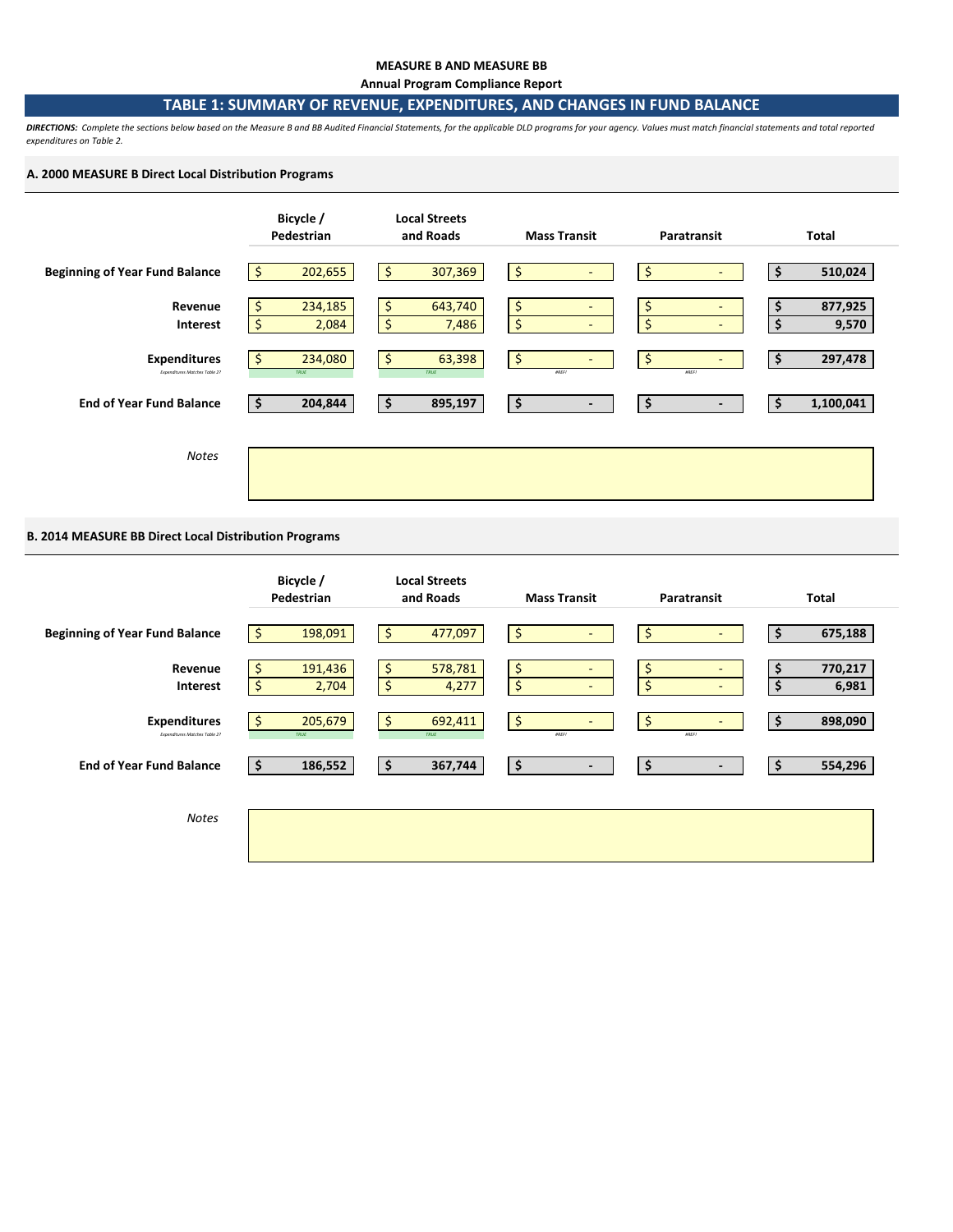**Reporting Period - Fiscal Year 2020-21**

### **GENERAL COMPLIANCE REPORTING**

**1. Adoption Year Indicate the adoption year of the most current Bicycle/Pedestrian Master Plans, as applicable.** 

| <b>Adoption Year</b> |  |
|----------------------|--|
|----------------------|--|

Bicycle Master Plan Pedestrian Master Plan Bike/Ped Master Plan 2014

**If the plans are over five-years past the last adoption year, specify when your agency's will perform its next update.**  *Indicate N/A, if not applicable.* 

The City is currently working on updating the Bike/Ped Master Plan.

#### **2a. How much of the program fund balance is encumbered into active contracts/projects?**

*Encumbered value should be less than or equal to the available balance.* 

|                          |         | \$ Encumbered |
|--------------------------|---------|---------------|
| MB Balance $\frac{1}{2}$ | 204,844 | 103.117       |
| MBB Balance   \$         | 186,552 | 158,457       |
| Total \$                 | 391,396 | 261,574       |

#### **2b. Why is there a fund balance?** *Indicate N/A, if not applicable.*

The City of Dublin is using the Measure B and BB funding with a CIP program. Any such programs tend to have balances in funds as an agency works towards expending the money on a planned project. This is exactly the case with the City of Dublin balances. The City will be able to meet the Timely Use of Funds Policy for these funds.

### **2c. Specify any large planned uses of fund balances within this program and their status i.e. planned or underway.**

| <b>Project Title</b>            | <b>Brief Project Description</b> | <b>DLD Amount</b>        | <b>Project Status</b> |
|---------------------------------|----------------------------------|--------------------------|-----------------------|
| <b>Citywide Bike and Ped</b>    | Improve Bike and Ped Access      |                          | 78,896 Underway       |
| <b>Improvements</b>             |                                  |                          |                       |
| Iron Horse Trail Bicycle and    | Improve Bike and Ped Access      |                          | 182,678 Underway      |
| <b>Pedestrian Over crossing</b> |                                  |                          |                       |
|                                 |                                  | -                        |                       |
|                                 |                                  |                          |                       |
|                                 |                                  | $\overline{\phantom{a}}$ |                       |
|                                 |                                  |                          |                       |
|                                 |                                  |                          |                       |
|                                 |                                  |                          |                       |
|                                 |                                  |                          |                       |
|                                 |                                  |                          |                       |
|                                 |                                  | $\overline{\phantom{a}}$ |                       |
|                                 |                                  |                          |                       |

**3. Confirm all expenditures were governing body approved (Yes/No).**

Yes

**4. Confirm the completion of the publicity requirements in the table below (Yes/No).**

|                | <b>Measure B</b> | <b>Measure BB</b> | Copy of article,<br>website, signage<br>attached? |
|----------------|------------------|-------------------|---------------------------------------------------|
| <b>Article</b> | Yes              | Yes               | Yes                                               |
| Website        | Yes              | Yes               | Yes                                               |
| Signage        | Yes              | Yes               | Yes                                               |

**If applicable, briefly explain why the publicity requirement wasn't completed.**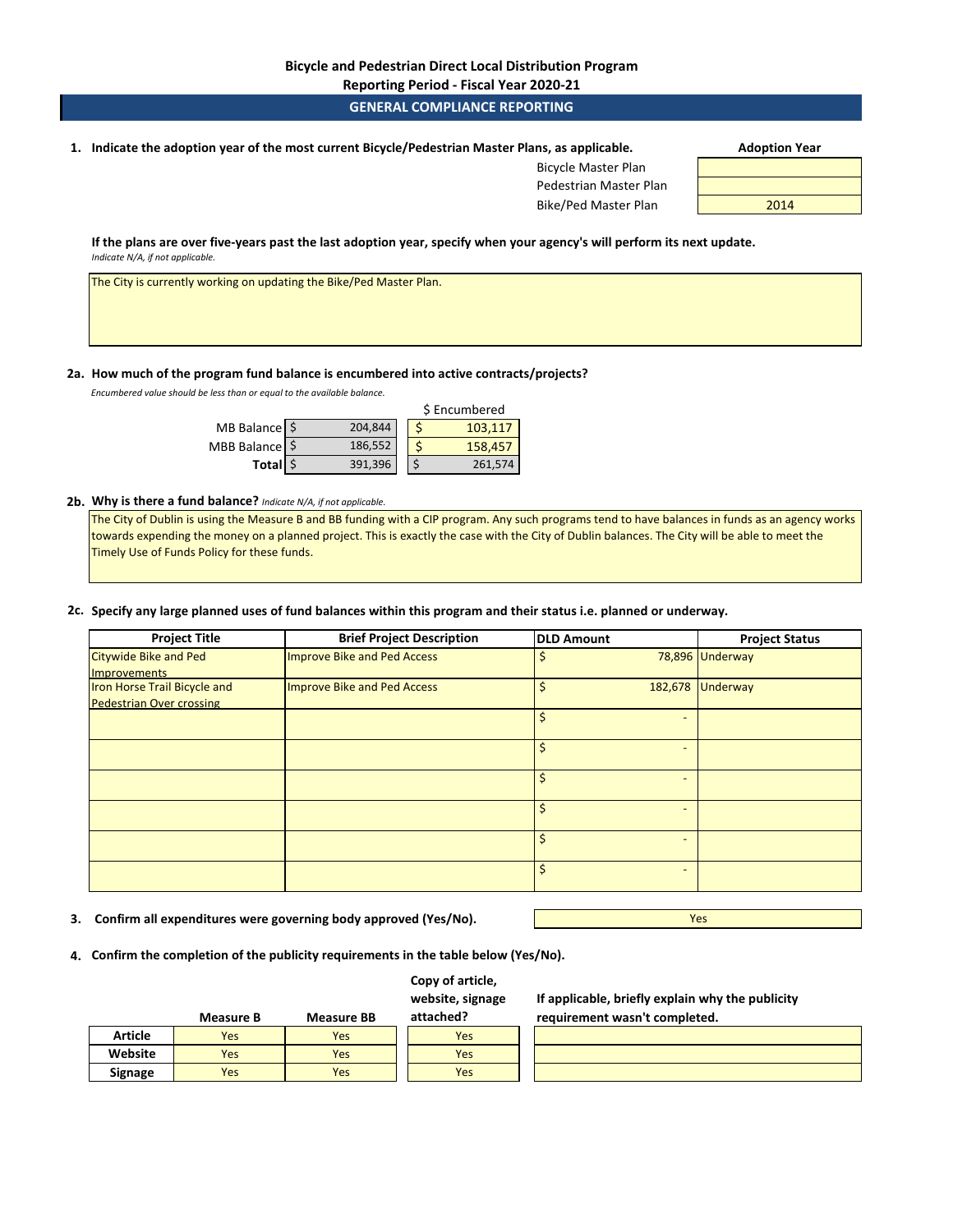#### **Bicycle and Pedestrian Direct Local Distribution Program Reporting Period - Fiscal Year 2020-21**

|--|

|                         | Provide a detailed summary of Measure B and BB Expenditures for the reporting fiscal year. Performance reporting/quantity complete and other fund expenditures should be consistent with reporting data sent to other agencies<br>- Expenditure total must correspond to your Audited Financial Statements, and Table 1 values. |                                                            |                                            |                                                               |                                                                                                                                   |                                                                                                                                                                            |                                             |                                                     |                                                                                                                                                                                                                                                                                                                |                                             |              |                   |                         |
|-------------------------|---------------------------------------------------------------------------------------------------------------------------------------------------------------------------------------------------------------------------------------------------------------------------------------------------------------------------------|------------------------------------------------------------|--------------------------------------------|---------------------------------------------------------------|-----------------------------------------------------------------------------------------------------------------------------------|----------------------------------------------------------------------------------------------------------------------------------------------------------------------------|---------------------------------------------|-----------------------------------------------------|----------------------------------------------------------------------------------------------------------------------------------------------------------------------------------------------------------------------------------------------------------------------------------------------------------------|---------------------------------------------|--------------|-------------------|-------------------------|
| No.                     | Project<br>Category<br>(Drop-down<br>Menu)                                                                                                                                                                                                                                                                                      | Project<br>Phase<br>(Drop-down Menu)                       | Project<br><b>Type</b><br>(Drop-down Menu) | <b>Primarily Capital or</b><br>Administrative<br>Expenditure? | <b>Project Name</b>                                                                                                               | <b>Project Description/Benefits</b>                                                                                                                                        | Quantity<br><b>Completed in</b><br>FY 20-21 | <b>Units for</b><br>Quantity<br>(Drop-down<br>Menu) | Additional description on units or<br>expanded detail on expenditures,<br>performance, accomplishments                                                                                                                                                                                                         | <b>Measure B</b><br><b>DLD Expenditures</b> |              | <b>Measure BB</b> | <b>DLD Expenditures</b> |
|                         | Bike/Ped                                                                                                                                                                                                                                                                                                                        | Construction                                               | Other                                      | Capital                                                       | Anuual Street Resurfacing                                                                                                         | Improve street surface for better bike<br>and ped access. It also provides new<br>striping and markings for bike and ped<br>access.                                        | $\overline{4}$                              | Lane Miles                                          | Improved approximately 3.2 miles<br>and added new 0.8 miles of Class IIB-<br>buffered bike lanes                                                                                                                                                                                                               | s.                                          | $192,500$ \$ |                   | 204,500.00              |
|                         | 2 Bike/Ped                                                                                                                                                                                                                                                                                                                      | Planning/Scoping                                           | Other                                      | Administrative                                                | Citywide Bicycle and Pedestrian Improvements                                                                                      | Bicycle and Pedestrian Plan update<br>and ADA Transition Plan update                                                                                                       | $\overline{2}$                              | # of Plans<br>developed                             | Updating the Bicycle and Pedestrian<br>Master Plan and ADA Transition Plan                                                                                                                                                                                                                                     | ۱s                                          | $21,758$ \$  |                   | 1,179                   |
| 3                       | Bike/Ped                                                                                                                                                                                                                                                                                                                        | PS&E                                                       | Streetscape / Complete<br>Streets          | Capital                                                       | Iron Horse Trail Bicycle and Pedestrian Overcrossing on Improves safety, street surface and<br>Dublin Boulevard at Scarlett Drive | close gaps in infrastructure along Iron<br>Horse Regional trail by constructing<br>an class I- bicycle and pedestrian<br>overcrossing across an arterial -<br>Dublin Blvd. | 1200                                        | <b>Linear Feet</b>                                  | This project provides for the planning, $\frac{1}{2}$<br>design, and construction of the Iron<br>Horse Trail bridge for bicycles and<br>pedestrians over Dublin Boulevard.<br>The bridge will provide safer and<br>easier trail access, including access to<br>and from the Dublin-Pleasanton BART<br>station. |                                             | $17,322$ \$  |                   | $\sim$                  |
|                         | 4 Bike/Ped                                                                                                                                                                                                                                                                                                                      | Operations                                                 | Other                                      | Administrative                                                | Bike and Ped programs implementation                                                                                              | Provide on-going support to bike and<br>ped programs like Bike to School Day,<br>Walk and Roll, Bike East Bay Bronze<br>Sponsorship Event                                  | 1                                           | Other                                               | Bike month acitivities included<br>sponsoring energizer stations, T-<br>shirts, snacks and gifts at stations,<br>sponsoring Bike East Bay activities                                                                                                                                                           | Ŝ.                                          | $2,500$ \$   |                   | $\sim$                  |
| 5                       |                                                                                                                                                                                                                                                                                                                                 |                                                            |                                            |                                                               |                                                                                                                                   |                                                                                                                                                                            |                                             |                                                     |                                                                                                                                                                                                                                                                                                                | $\mathsf{\hat{S}}$                          |              | Ŝ.                |                         |
|                         |                                                                                                                                                                                                                                                                                                                                 | <b>Total Percentage of Capital vs Administrative Costs</b> |                                            | 94%                                                           |                                                                                                                                   |                                                                                                                                                                            |                                             |                                                     | <b>TOTAL</b>                                                                                                                                                                                                                                                                                                   | S.                                          | 234,080 \$   |                   | 205,679                 |
|                         |                                                                                                                                                                                                                                                                                                                                 |                                                            | a. Total Capital                           | 414,322                                                       |                                                                                                                                   |                                                                                                                                                                            |                                             |                                                     | Match to Table 1?                                                                                                                                                                                                                                                                                              | <b>TRUE</b>                                 |              |                   | <b>TRUE</b>             |
| b. Total Administrative |                                                                                                                                                                                                                                                                                                                                 |                                                            |                                            | 25,437                                                        |                                                                                                                                   |                                                                                                                                                                            |                                             |                                                     |                                                                                                                                                                                                                                                                                                                |                                             |              |                   |                         |

**Is the total percentage of Capital vs Program Administration (outreach, staffing, administrative support) Costs GREATER THAN 50%? If not, explain how capital investments will increase in the future.**

N/A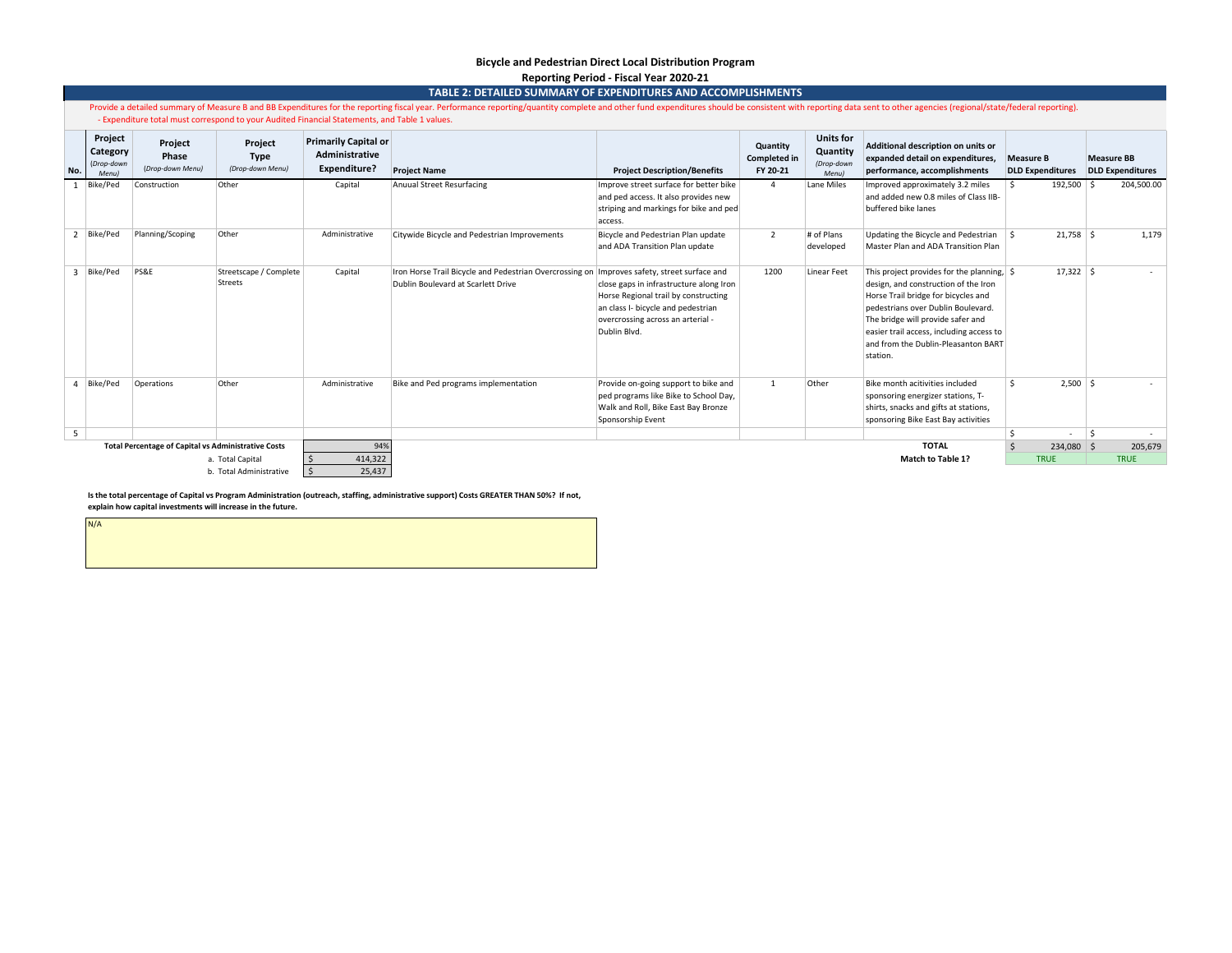**Reporting Period - Fiscal Year 2020-21**

**GENERAL COMPLIANCE REPORTING**

## **1. PCI =** 86 **What is agency's current Pavement Condition Index (PCI)?**

Use PCI from the most recent MTC's VitalSigns linked here: [http://www.vitalsig](http://www.vitalsigns.mtc.ca.gov/street-pavement-condition)ns.mtc.ca.gov/street-pavement-condition

#### **If your PCI falls below a score of 60 (fair condition), specify what actions are being implemented to increase the PCI.**  *Indicate N/A, if not applicable.*

N/A

## **2a. How much of the program fund balance is encumbered into active contracts/projects?**

*Encumbered value should be less than or equal to the available balance.* 

|                |           | \$ Encumbered |           |  |
|----------------|-----------|---------------|-----------|--|
| MB Balance \$  | 895,197   |               | 895,197   |  |
| MBB Balance \$ | 367,744   |               | 367,744   |  |
| Total \$       | 1,262,941 |               | 1,262,941 |  |

### **2b. Why is there a fund balance?** *Indicate N/A, if not applicable.*

The City of Dublin is using the Measure B and BB funding with a CIP program. Any such programs tend to have balances in funds as an agency works towards expending the money on a planned project. This is exactly the case with the City of Dublin balances. The City will be able to meet the Timely Use of Funds Policy for these funds.

## **2c. Specify any large planned uses of fund balances within this program and their status i.e. planned or underway.**

| <b>Project Title</b>                                              | <b>Brief Project Description</b>                           | <b>DLD Amount</b> | <b>Project Status</b> |
|-------------------------------------------------------------------|------------------------------------------------------------|-------------------|-----------------------|
| Local Roadway Safety Plan                                         | Local Roadway Safety Plan                                  |                   | 45,980 Underway       |
| Iron Horse Trail Bicycle and<br>Pedestrian Overcrossing on Dublin | Bicycle and Pedestrian over crossing construction   \$     |                   | 536,972 Underway      |
| <b>Citywide Signal Communication</b><br>Upgrade                   | <b>Citywide Communications Upgrade</b>                     |                   | 73,099 Underway       |
| <b>Citywide Bicycle and Pedestrian</b><br><b>Improvements</b>     | Citywide Bike and Ped safety improvement<br>projects       |                   | 337,031 Underway      |
| <b>Annual Street Resurfacing project</b>                          | Improves street surface for all modes of<br>transportation |                   | 269,860 Underway      |
|                                                                   |                                                            |                   |                       |
|                                                                   |                                                            |                   |                       |
|                                                                   |                                                            | Ś                 |                       |

**Copy of article,** 

**3. Confirm all expenditures were governing body approved (Yes/No).**

Yes

**4. Confirm the completion of the publicity requirements in the table below (Yes/No).**

|                | <b>Measure B</b> | <b>Measure BB</b> | <b>COPY OF GENERY</b><br>website, signage<br>attached? | If ap<br>requ |
|----------------|------------------|-------------------|--------------------------------------------------------|---------------|
| <b>Article</b> | Yes              | Yes               | Yes                                                    |               |
| Website        | Yes              | Yes               | Yes                                                    |               |
| <b>Signage</b> | Yes              | Yes               | Yes                                                    |               |

**If applicable, briefly explain why the publicity requirement wasn't completed.**